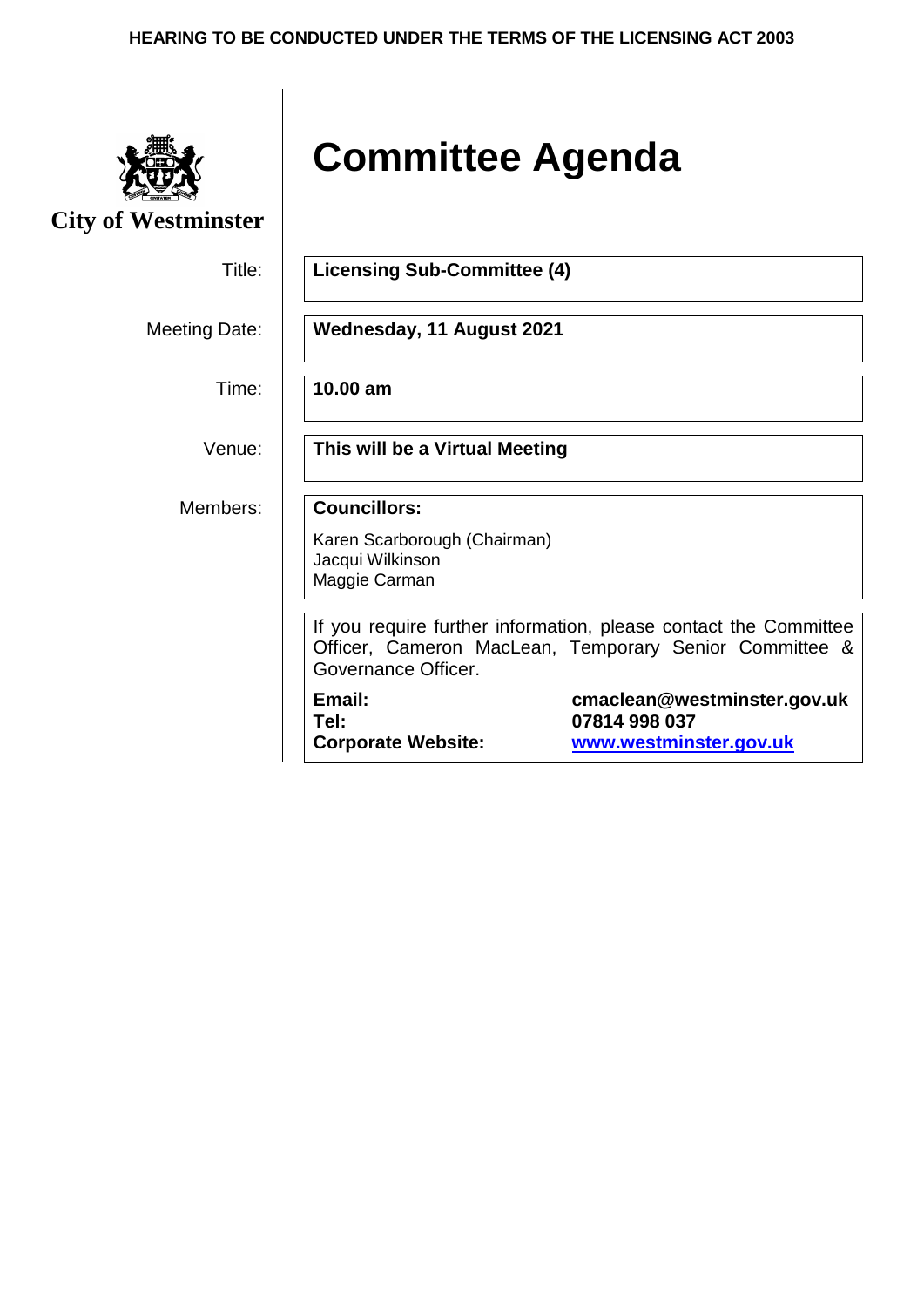**Note for Members:** Members are reminded that officer contacts are shown at the end of each report and Members are welcome to raise questions in advance of the meeting. Regarding Item 2, guidance on Declarations of Interests is included in the Code of Governance. If Members and Officers have any questions, they should contact the Director of Law before the meeting please.

## **AGENDA**

## **PART 1 (IN PUBLIC)**

### **1. MEMBERSHIP**

To report any changes to the Membership.

#### **2. DECLARATIONS OF INTEREST**

To receive declarations by Members and Officers of the existence and nature of any pecuniary interests or any other significant interest in matters on this agenda.

#### **Licensing Applications for Determination | Pages**

#### **1. 10 AM: 61-63 SHAFTESBURY AVE, LONDON W1D 6LG – APPLICATION FOR A NEW PREMISES LICENCE 5 - 62**

| <b>Ward</b><br>$CIA*$<br>SCZ**                           | <b>Site Name &amp;</b><br><b>Address</b>                               | <b>Application</b><br><b>Type</b>        | <b>Licensing</b><br><b>Reference No.</b> |
|----------------------------------------------------------|------------------------------------------------------------------------|------------------------------------------|------------------------------------------|
| West<br>End<br>West<br>End<br>N/A                        | 61-63 Shaftesbury<br>Ave,<br>London<br>W <sub>1</sub> D <sub>6LG</sub> | <b>New</b><br><b>Premises</b><br>Licence | 21/02839/LIPN                            |
| *Cumulative Impact Area<br>** Special Consideration Zone |                                                                        |                                          |                                          |

**This will be a virtual meeting. Members of the Public can view the live broadcast using the media links on the Council's website.**

#### **2. 3 PM: 36-40 RUPERT ST, LONDON W1D 6DN – APPLICATION 63 - 106 FOR A NEW PREMISES LICENCE**

| <b>Ward</b><br>$CIA*$<br>SCZ** | <b>Site Name &amp;</b><br><b>Address</b>   | <b>Application</b><br><b>Type</b> | <b>Licensing</b><br>Reference No. |
|--------------------------------|--------------------------------------------|-----------------------------------|-----------------------------------|
|                                | St James's   36-40 Rupert St               | <b>New</b>                        | 21/03388/LIPN                     |
| <b>West End</b>                | London<br>W <sub>1</sub> D <sub>6</sub> DN | <b>Premises</b><br>Licence        |                                   |
| N/A                            |                                            |                                   |                                   |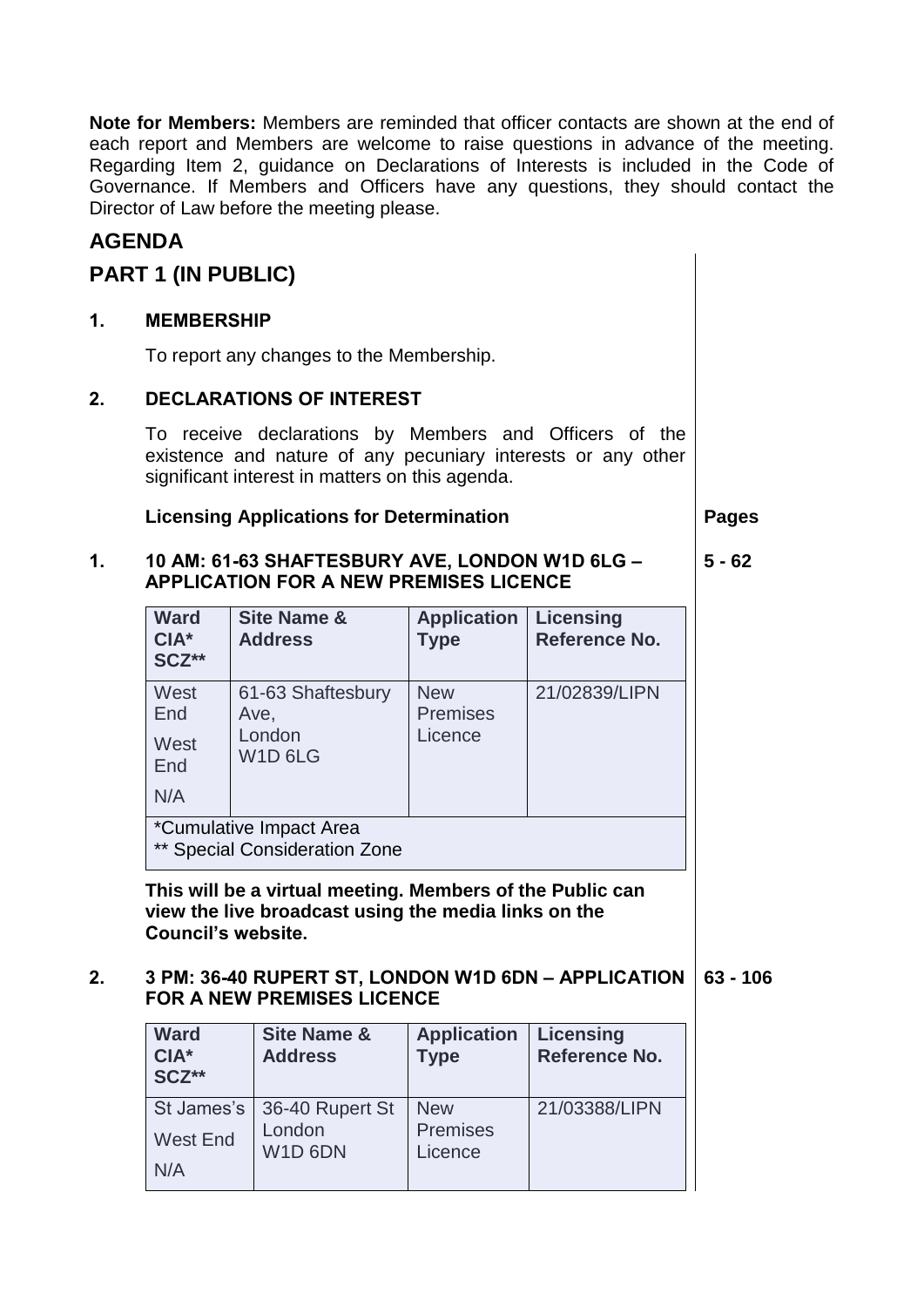\*Cumulative Impact Area \*\* Special Consideration Zone

**This will be a virtual meeting. Members of the Public can view the live broadcast using the media links on the Council's website.**

**Stuart Love Chief Executive 3 August 2021**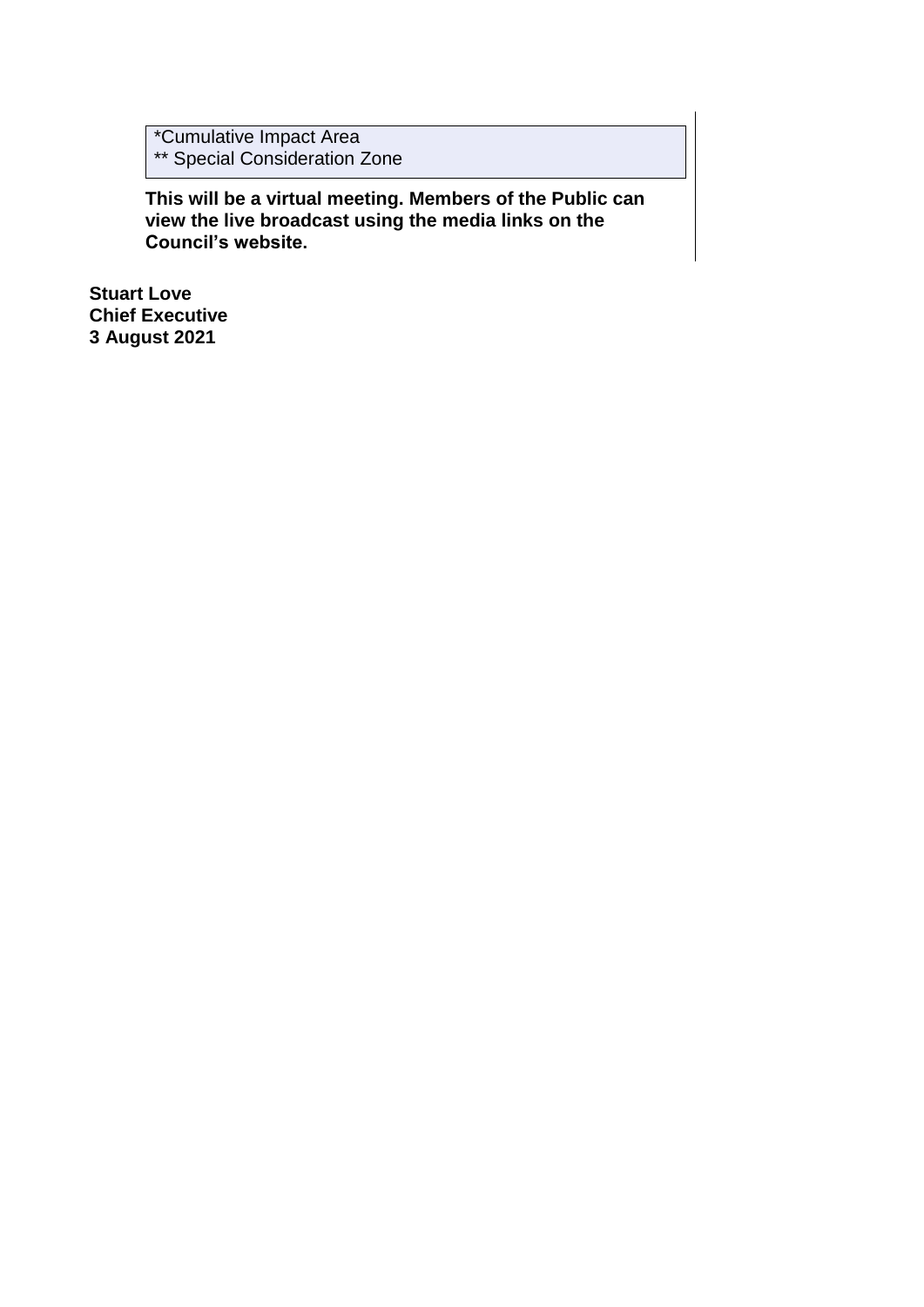In considering applications for Premises Licences under the Licensing Act 2003, the Sub Committee is advised of the following:

#### **Policy Considerations**

The Licensing Sub-Committee is required to have regard to the City of Westminster statement of Licensing Policy, effective from January 2021.

#### **Guidance Considerations**

The Licensing Sub-Committee is required to have regard to any guidance issued by the Secretary of State under Section 182 the Licensing Act 2003. The most recent version was published in April 2018.

#### **Core hours When Customers Are Permitted to Be on The Premises**

Core hours, as set out in the Council's Statement of Licensing Policy 2021, are when customers are permitted to be on the Premises. The maximum opening hours permitted will not exceed the start time and terminal hour for each of the days where licensable activity is permitted.

**Note:** The core hours are for all licensable activities but if an application includes Late Night Refreshment, then the starting time for that licensable activity will be 11.00 pm.

#### **1. Casinos**

Up to 24 hours a day whilst Casino Gaming is permitted by a Premises Licence under the Gambling Act 2005.

#### **2. Cinemas, Cultural Venues and Live Sporting Premises**

Monday to Sunday: 09:00 hours to 24:00 hours

#### **3. Hotels**

| Monday to Thursday:<br>Friday and Saturday:                                                                   | 09:00 hours to 23:30 hours<br>09:00 hours to 24:00 hours |
|---------------------------------------------------------------------------------------------------------------|----------------------------------------------------------|
| Sunday:                                                                                                       | 09:00 hours to 22:30 hours                               |
| Sundays Immediately Prior To a Bank Holiday:<br>Sale of alcohol to guests for                                 | 09:00 hours to 24:00 hours                               |
| consumption in hotel/guest rooms only:                                                                        | Anytime up to 24 hours                                   |
| <b>4. Off licences</b>                                                                                        |                                                          |
| Monday to Saturday:                                                                                           | 08:00 hours to 23:00 hours                               |
| Sunday:                                                                                                       | 09:00 hours to 22:30 hours                               |
| <b>5. Outdoor Spaces</b>                                                                                      |                                                          |
| Monday to Thursday:                                                                                           | 09:00 hours to 23:30 hours                               |
| Friday and Saturday:                                                                                          | 09:00 hours to 24:00 hours                               |
| Sunday:                                                                                                       | 09:00 hours to 22:30 hours                               |
| Sundays Immediately Prior To a Bank Holiday: 09:00 hours to 24:00 hours                                       |                                                          |
| . Robert and the secret Profile of the U.M. and the State and the Property of the Property of the Property of |                                                          |

#### **6. Pubs and bars, Fast Food and Music and Dance venues**

| Monday to Thursday:  | 10:00 hours to 23:30 hours |
|----------------------|----------------------------|
| Friday and Saturday: | 10:00 hours to 24:00 hours |
| Sunday:              | 09:00 hours to 22:30 hours |